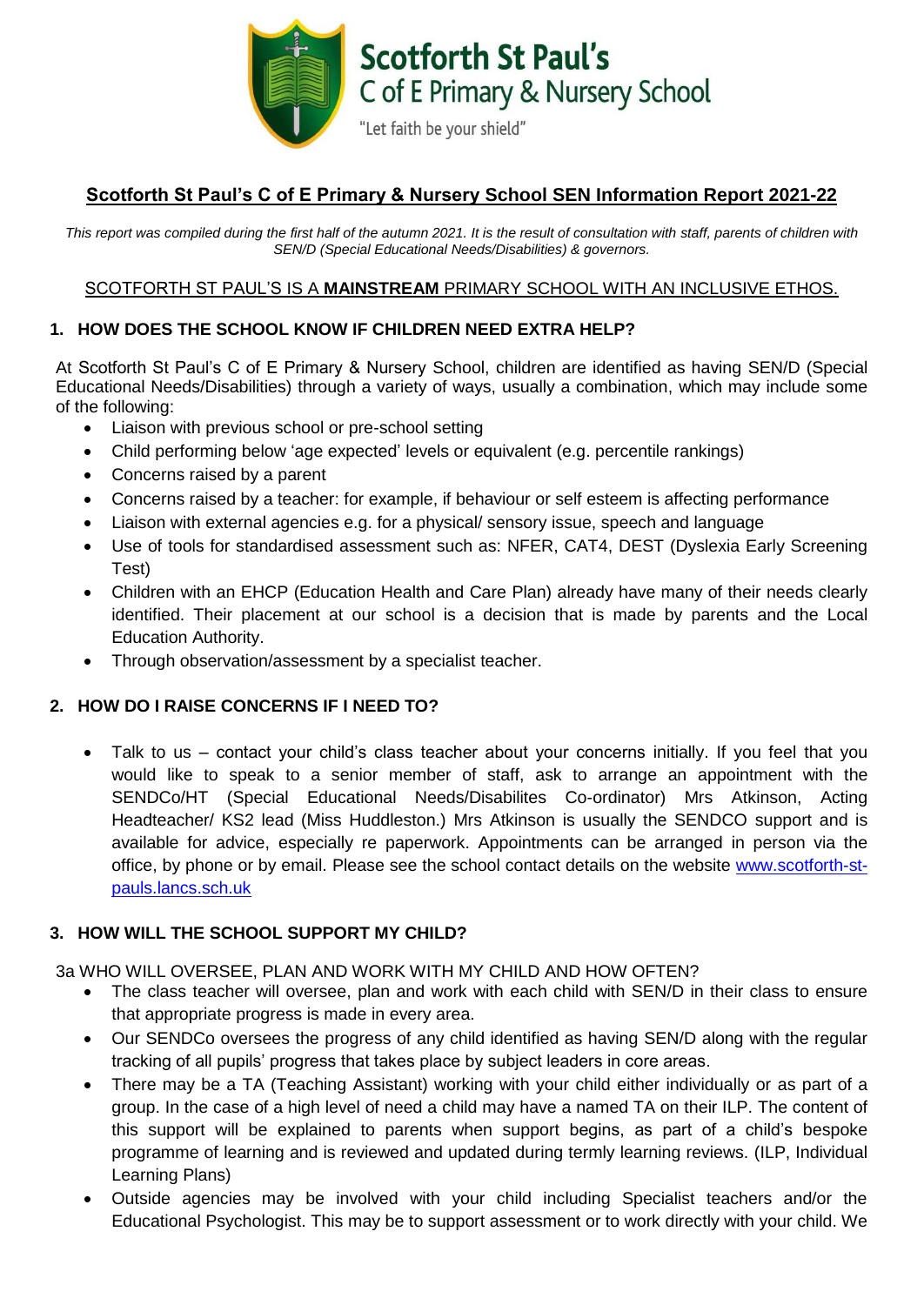have access to teachers of children with hearing and visual impairments who come into school once each term.

## 3b WHO WILL EXPLAIN THIS TO ME?

- The class teacher will meet with you formally on at least a termly basis (this could be part of individual learning review meetings or separately), in order to discuss your child's progress and the support that they are receiving.
- Class teachers are always happy to discuss your child's needs if you have questions or concerns between more formal meetings. Please speak to them directly to arrange this.
- An appointment can be made with the SENDCo/SENDCo support to discuss support in more detail if required. ILPs (Individual Learning Plans) will be shared with you and your child (age appropriate).
- You will receive copies of all reports from Specialist Teachers.
- All parents have access to class teachers email addresses.

# **4 WHAT SUPPORT WILL THERE BE FOR MY CHILD'S OVERALL WELL BEING?**

4a WHAT IS THE PASTORAL, MEDICAL AND SOCIAL SUPPORT AVAILABLE IN THE SCHOOL?

- We are an inclusive school that holds a child's emotional and spiritual development as a priority
- The class teacher has overall responsibility for the pastoral, medical and social care of every child in their class.
- Any additional staff working with vulnerable children requiring support during the school day will work under the direction of the class-teacher and SENDCo.
- We have a full time Learning Mentor within school who can work with children on a 1:1 or with a small group. They can also work directly with parents.

## 4b HOW DOES THE SCHOOL MANAGE THE ADMINISTRATION OF MEDICINES?

- The school has a policy regarding the administration and managing of medicines, which is available on the policy page of the school website or as a 'hard copy' from the school office.
- Parents need to contact the school office if prescribed medication is recommended by healthcare professionals and needs to be taken during the school day. Any medication must be given to the school in the packaging that it was dispensed in by the pharmacy, with the child's name and administration information clearly shown. A form must also be completed by the parent and medicines handed into and collected from the school office (which is available on our website).
- On a day-to-day basis, the administrative staff or class teacher generally oversee the administration of any medicines. Another member of staff will always witness any administration. However in the case of a controlled drug e.g methylphenidate it will be one nominated member of staff or the HT. Medicines are kept in a locked cabinet in the HT office.
- As a staff, we have training and updates on conditions and medication affecting individual children, so that staff are able to manage medical situations as necessary- e.g. use of epi-pens.
- Many staff hold first aid qualifications, including paediatric first aid, which are updated regularly. All EYFS staff have a paediatric first aid qualification.
- We are a nut-free and kiwi-fruit free school as members of our school are allergic to these items.

4c WHAT SUPPORT IS THERE FOR BEHAVIOUR, AVOIDING EXCLUSION AND INCREASING ATTENDANCE?

 The school has adopted behaviour and rewards policies which are available on the school website. If a child has significant behaviour difficulties, an Individual Behaviour Management Plan (IBMP) is written to identify the specific issues, put relevant support in place and set targets with a view to identifying and addressing the underlying reasons behind the behaviour. The school works closely with Lancashire's IDSS Inclusion Services and other schools within the Lancaster and Morecambe Headteacher cluster. The school has an adopted attendance policy agreed with the Local Authority. Attendance of every child is monitored on a daily basis by the school. Lateness and absence are recorded and reported to the Headteacher who may involve the PAST (Pupil Attendance Support Officer) or Children's Services if this becomes a concern. Various incentive schemes are used to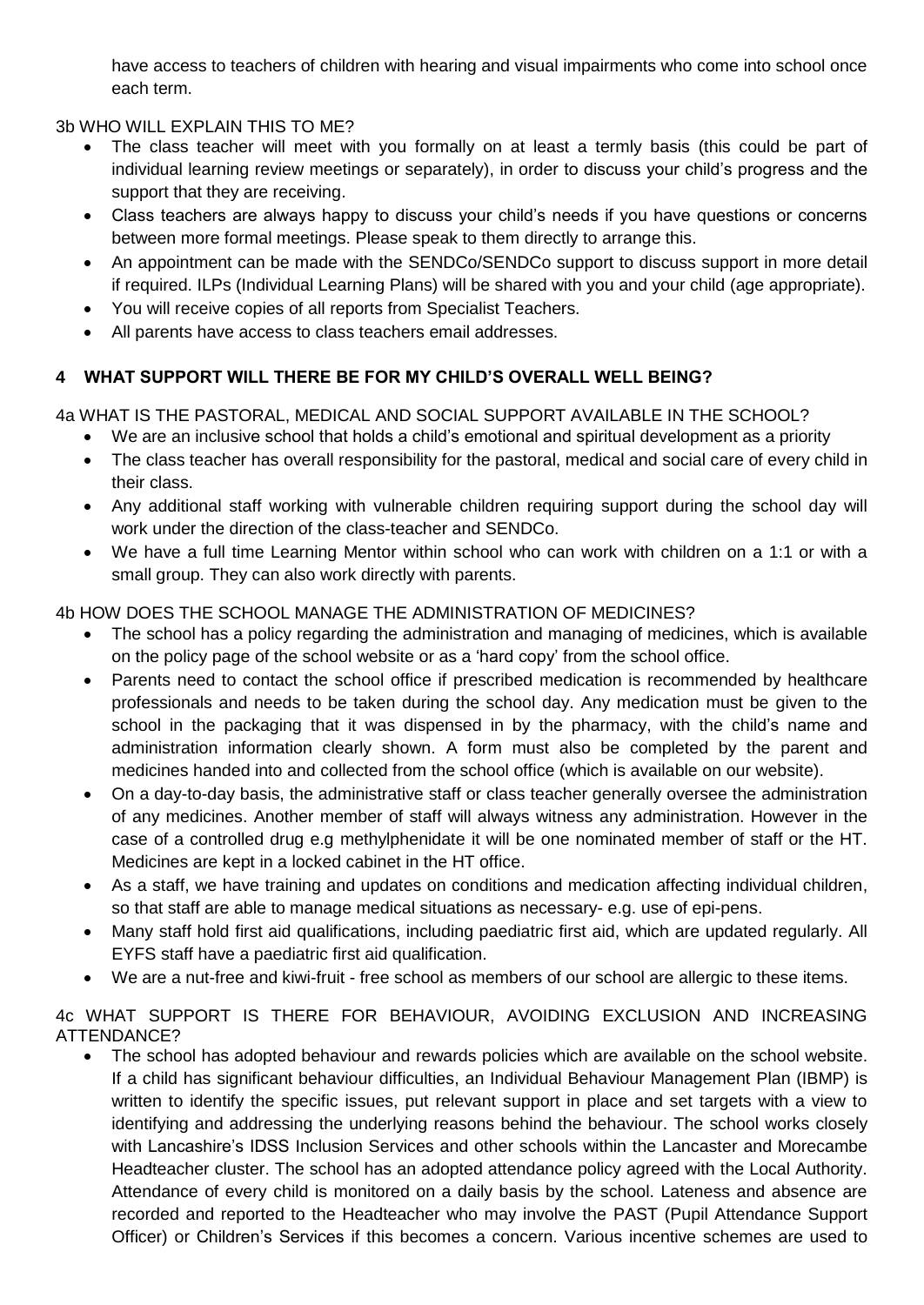promote positive attendance throughout the school including the presentation of 100% certificates individually.

- The school are also able to support families in making contact with other agencies which can provide appropriate support. This may include Barnardo's, local parent support adviser or Lancashire's Parent Partnership officers.
- Parents are updated each half term on their child's progress including behaviour, effort and attitudes towards school/learning.

4d HOW WILL MY CHILD BE ABLE TO CONTRIBUTE THEIR VIEWS?

- Children who have ILPs or IBMPs discuss their progress and targets when these are reviewed (age appropriate). If your child has an EHCP, their views will be sought before any review meetings (as is age appropriate).
- Children are routinely asked to reflect on their learning and share how they feel they are progressing during the course of their daily learning journey. In Upper KS2 they complete written learning logs.
- All children are provided with the opportunity to be voted onto the School Council, as well as hold other positions of responsibility, by their class or teachers. Y6 in particular hold very many responsible roles throughout school. All Y5 and Y6 are buddies to children in YR and Y1.

## **5. HOW ACCESSIBLE IS THE SCHOOL ENVIRONMENT?**

- Our school has an adopted accessibility policy, although we are built on a hill and in a largely Victorian building.
- School has a ramped access to the main entrance which allows wheelchair access to KS1, hall and lower KS2 teaching areas (hall and lower KS1 via outdoors).
- Clearly marked disabled parking space in car park.
- Lighting from car park to school building is efficient. Hall and classroom lighting recently upgraded to LED.
- Colour of floor coverings contrast with colour of walls.
- There is a clearly labelled sign at main gate indicating we are pleased to help anyone with a disability requiring assistance.
- Clear signage and lighting inside and outside school.
- There is provision of a shower, toilet and changing room for disabled use with emergency call cord.
- EYFS and KS1 classrooms all have doors installed to provide a minimum 800mm clear opening width with large vision panels and door handles at an appropriate height, as are light switches and power sockets.
- Floor finishes are selected to allow for wheelchair use and to be acoustically absorbent.
- As a Victorian building, false ceilings are installed along with double glazing to improve acoustics in EYFS and KS1. KS2 also has double glazing.
- School encourages families looking for a school place to visit school and if needed to complete an environmental audit with advice from the Health visitor etc.
- All letters are now available electronically so that parents can enlarge them to aid vision.
- All teachers support children with a disability to participate fully in the school's curriculum including making changes to classroom layout, support during swimming lessons and changing P.E. lessons to make them accessible to all.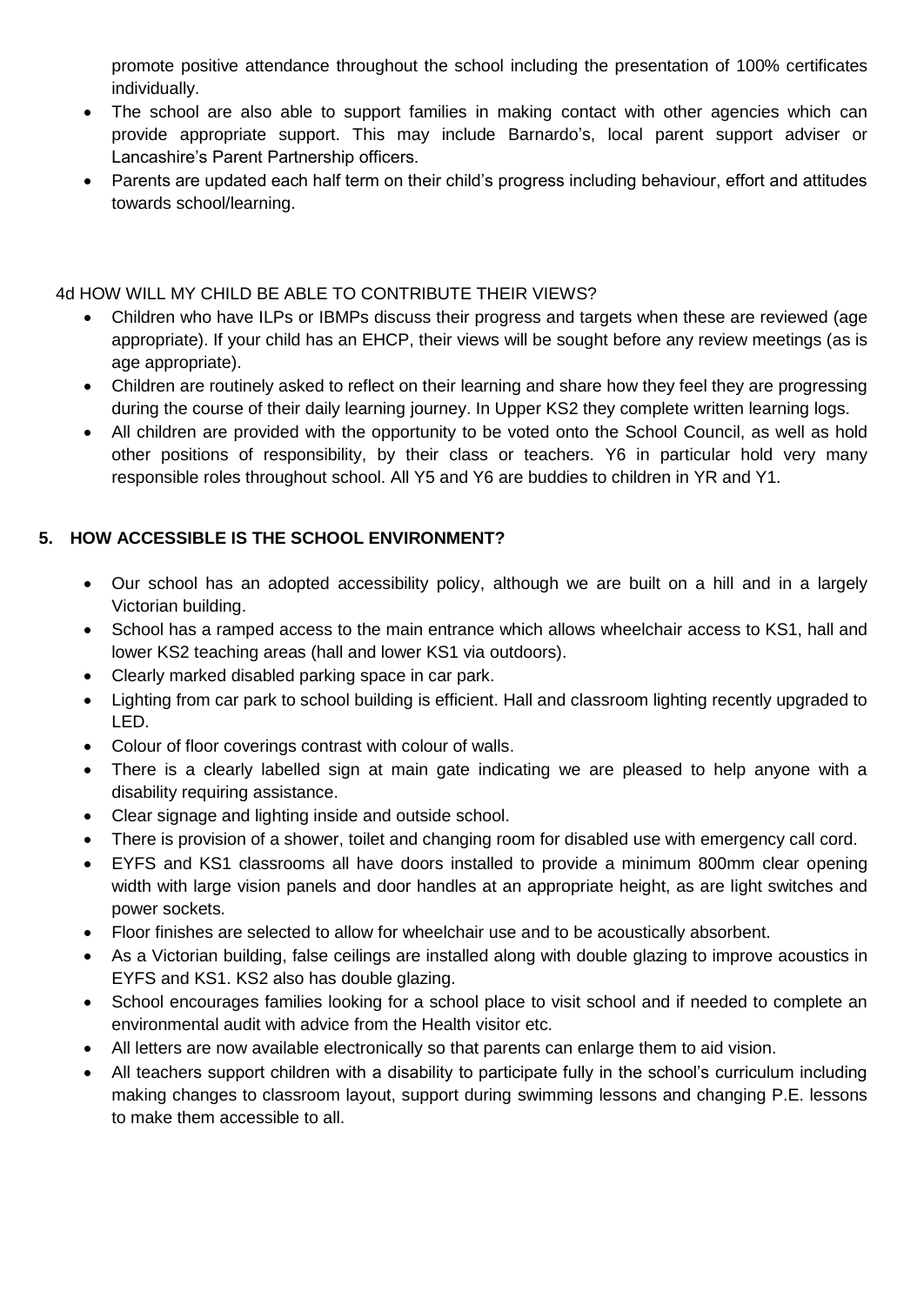## **6. HOW WILL THE CURRICULUM BE DIFFERENTIATED TO MATCH MY CHILD'S NEEDS?**

The Christian ethos of St Paul's is that every child is loved and valued as a unique child of God. Additional classroom support is provided for children who need it in a variety of ways including:

- Every pupil receives quality first teaching from outstanding staff.
- Experienced and well qualified teaching assistants work in every class for at least 2 sessions each day to support children's learning in small groups and/or 1:1 as required to support children with additional needs.
- We have a variety of other adult volunteer helpers, including parents and ex-staff.
- The long term curriculum plans are available to parents on the school website, alongside ideas for how parents can support their child's learning outside of school.
- All learning activities within class are planned and differentiated at an appropriate level, so that all children are able to access learning according to their specific needs. Typically, this might mean that in a lesson there would be different levels of challenge set for the class, however on occasions this will be individually differentiated.
- The class teacher, alongside the SENDCo will discuss a child's needs and what support will be appropriate.
- Children with SEN/D will have access to the appropriate resources needed in order to help them to make progress e.g. phonic mats, coloured overlays, wobble cushion, ear defenders, vision aids etc.
- In statutory tests, all necessary adjustments/permissions are made including use of amanuensis, use of readers, extra time etc.
- The SENDCo reports to the Governors regularly to inform them about the progress of children with SEN/D and how resources are being used. Information provided will never name individual children in order to maintain confidentiality at all times. SEN/D is a standing item on the Curriculum, Standards and Effectiveness Committee agenda. The governor with responsibility for SEN/D is Mr Weatherill, Chair of Governors.
- The governors agree priorities for spending within the SEN budget through the SEN/D SDP (School Development Plan) with the overall aim that all children receive the support that they need in order to make progress. This will include resourcing appropriate equipment and facilities.

HOW WILL WE KNOW IF THIS HAS HAD AN IMPACT?

- We aim to ensure that the child is making progress academically against national/ age expected levels (or equivalents) and that the gap is narrowing between them and their peers. Many of our children with SEN/D do as well as, and sometimes better than the national average.
- By reviewing children's targets in ILPs and ensuring that they are being met.
- Through verbal feedback from the child, the parent and teacher to build a wider picture.
- Through children moving off the SEN Support Register when they have made sufficient progress parents will always be informed if this has taken place.

## **7. HOW WILL I KNOW HOW MY CHILD IS DOING AND HOW WILL YOU HELP ME TO SUPPORT MY CHILD'S LEARNING?**

WHAT OPPORTUNITIES WILL THERE BE FOR ME TO DISCUSS MY CHILD'S PROGRESS?

- You are welcome to make an appointment to meet with either the class teacher or SEN/DCo at any time throughout the year and discuss how your child is getting on. We can offer advice and practical ways that you can help to support your child at home. This is in addition to three more formal opportunities for meeting with the staff at parent / teacher afternoon and evenings. These take place in December, April and July.
- Every child has a home/school reading record where parents and school can communicate in 'informal' written form. These books are checked by school staff as often as possible.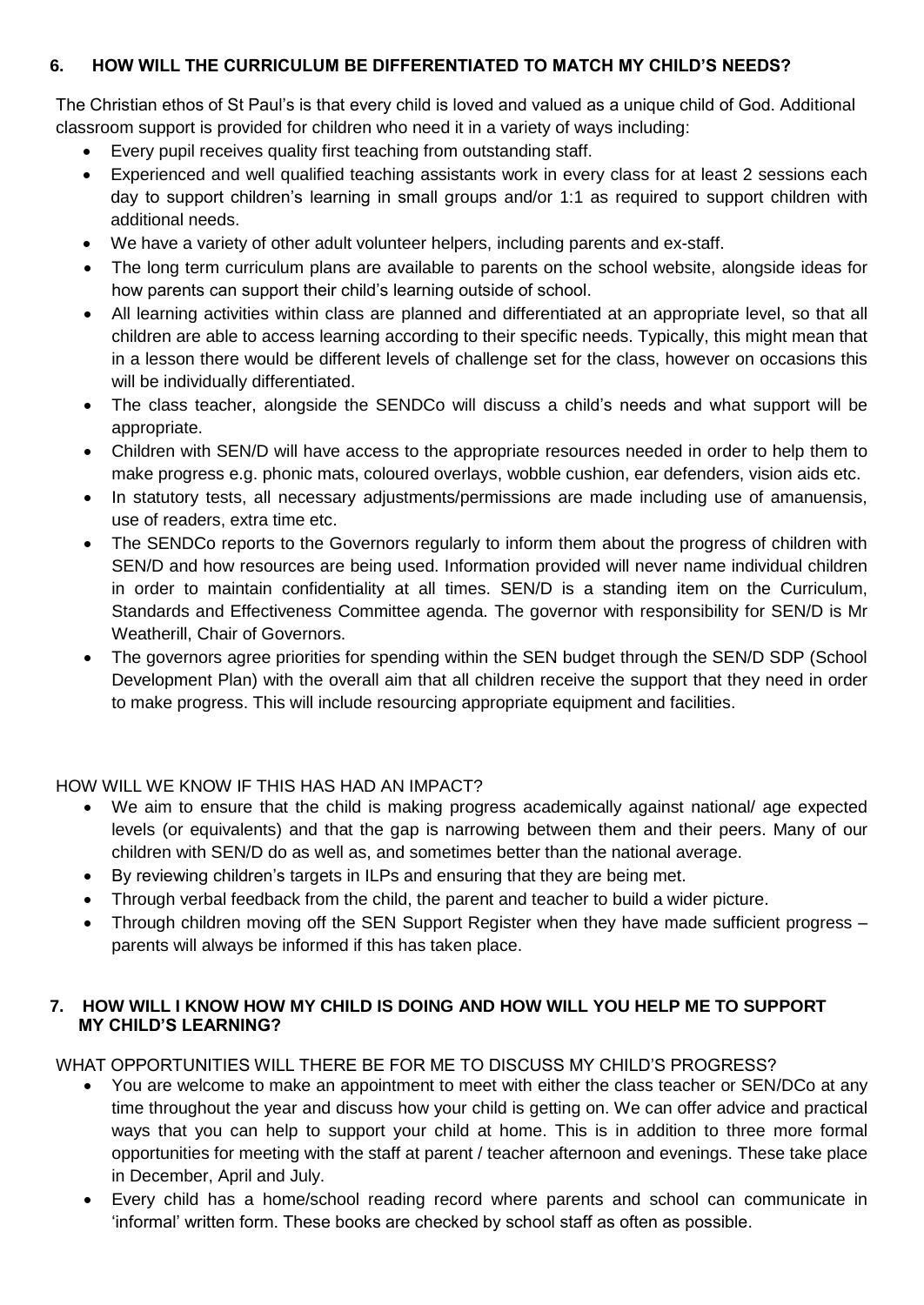- Family learning activities are held for all parents at a variety of times of year e.g. phonics training sessions, maths calculations evenings, E-safety day and parent sessions.
- Your child may have an Individual Learning Plan that will have individual/group targets. This is discussed with you on at least a termly basis and parents are provided with a copy. The conversation will also provide suggestions as to how you can support your child's learning at home. All parents are offered a termly opportunity to participate in this learning conversation.
- When your child's ILP is reviewed, comments are made against each target to show what progress they have made.
- If your child has complex SEN/D they may have an EHCP (Education Health Care Plan). In such instances, in addition to the ILP, a formal meeting will take place to discuss your child's progress and a report will be written at least annually.

## **8. HOW DOES THE SCHOOL KNOW HOW WELL MY CHILD IS DOING?**

- As a school we track and analyse the children's progress in learning against national expectations and age related expectations on a termly basis (Summative assessment).
- The class teacher continually assesses each child and notes areas where they are improving and where further support is needed (formative assessment). This happens on a daily and ongoing basis. As a school, we track children's progress from entry at Year N/R through to Year 6, using a variety of different methods. Please ask the school if you require any further details.
- Pupil Progress Meetings are held each term between each class teacher and subject leaders. In these meetings, a discussion takes place concerning all children's progress, especially any children who are not making expected progress and remedial actions are discussed. The SLT (Senior Leadership Team) also discusses the findings and actions.
- Where specific needs are apparent, the school has a range of assessments which can be used to explore a child's strengths and difficulties in more depth, and various standardised assessments, such as Single Word Reading/Spelling tests.
- The Headteacher /SENDCo reports regularly to the Governing Body. We have a governor who is responsible for SEN, who meets with the SENCo and attends briefing sessions. They also report back to the Governing Body (see section 6).

### **9. HOW WILL MY CHILD BE INCLUDED IN ACTIVITIES OUTSIDE THE CLASSROOM, INCLUDING SCHOOL TRIPS?**

- All children are included in all parts of the school curriculum and we aim for all children to be included on school trips. We will provide the necessary support to ensure that this is successful and may discuss this in advance with parents. It might be appropriate for a parent/carer to accompany a child on a school trip, depending upon the child's individual needs.
- A risk assessment is carried out prior to any off site activity to ensure everyone's health & safety will not be compromised. In the unlikely event that it is considered unsafe for a child to take part in an activity, then alternative activities that will cover the same curriculum areas will be provided within the school environment instead, wherever possible.
- The school provides access to extended services through the provision of an outstanding before and after school club run by Scotforth ASC (see website for link). We also offer a variety of clubs during lunchtimes and after school. We aim for these to be as inclusive as possible and may provide additional staff or sessions in order to achieve this. Each child's needs will be considered on an individual basis.
- Through the local cluster all children can take part in sporting events including seated volleyball and wheelchair basketball.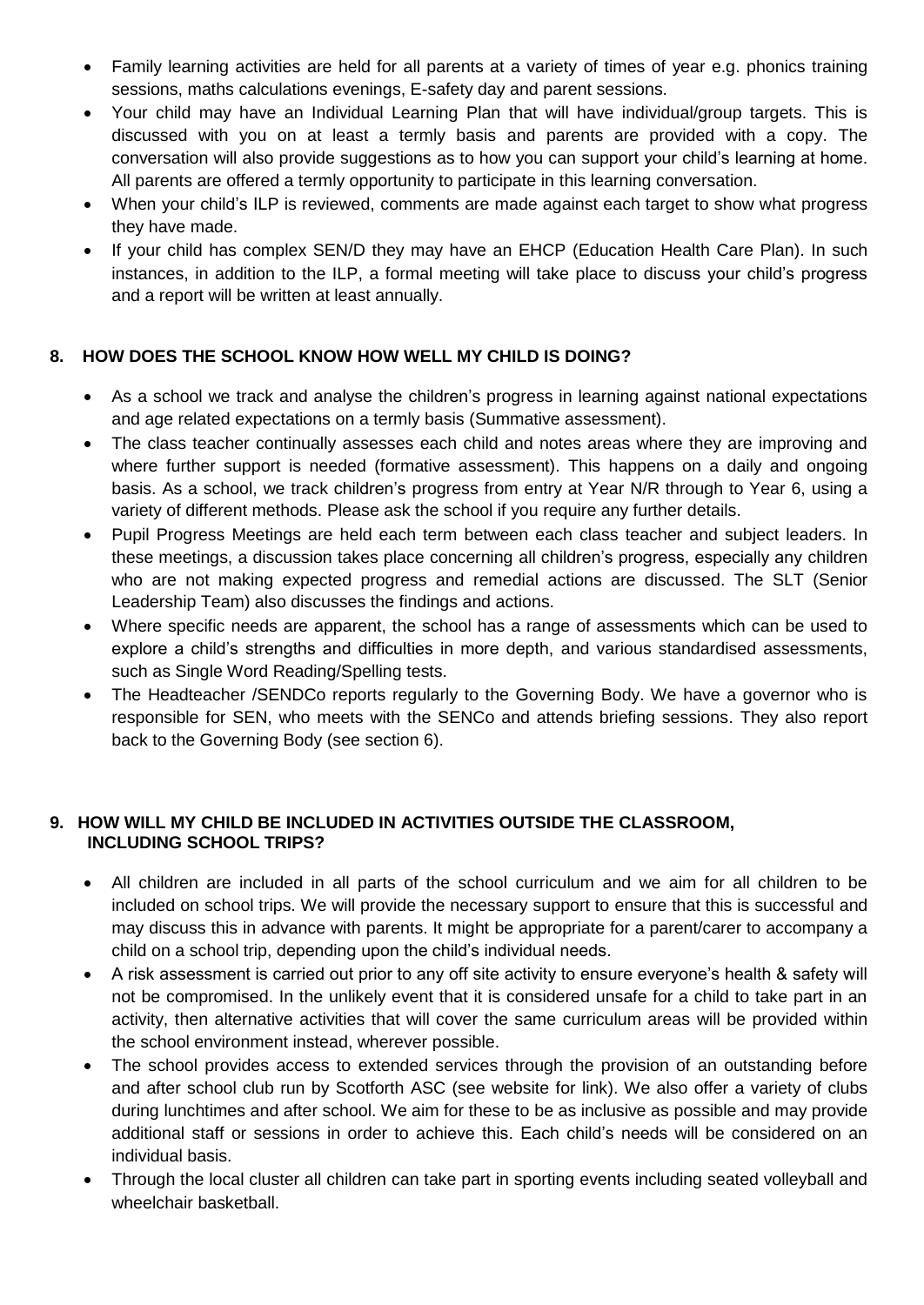#### **10. HOW WILL THE SCHOOL PREPARE AND SUPPORT MY CHILD WHEN JOINING THE SCHOOL OR TRANSFERRING TO A NEW SCHOOL?**

- We encourage all new children to visit the school prior to starting.
- We can create 'social stories' with/for the children if transition is likely to prove challenging.
- For children starting in Reception, the Headteacher and EYFS staff hold a meeting for parents in addition to planning a series of visits for children throughout the second half of the Summer Term, in order to help children, parents and staff get to know each other. Home visits are offered as part of induction.
- A transition form is sent to all pre-schools and other schools prior to children transferring to Scotforth. The Assistant Headteacher/Teachers will visit settings where it is felt there is a need.
- We liaise closely with the staff when receiving and transferring children to and from different schools, ensuring all relevant paperwork is passed on and all needs are discussed and understood. If your child already attends our nursery they will already have some familiarity with school, its staff and routines, however we still take lots of care to ensure a smooth transition.
- If your child has complex needs, then an EHCP (Education and Health Care Plan) review will be used as a transition planning meeting to which we will invite staff from both schools.
- Transition between year groups and key stages within the school will be dealt with as part of our annual programme of transition and handover to the next class teacher.
- At any point where a child with SEN/D is preparing to leave our school, we would seek to arrange additional visits for the child in question to support smooth transition. For SEN/D children's transition, depending on the child's needs, a separate transition plan is put into place to allow the move to be as smooth as possible. This may include the SENCO and Y7 Year Leader at the secondary school being invited into Scotforth to meet the child, and /or attend the annual review meeting (if the child has an EHC plan), information being shared and extra day visits to the secondary school being arranged. Y6 children visit our feeder schools for a taster day in June of Y6. Information on open days to various secondary schools is displayed in the school porch and also put onto the weekly newsletter.

### **11. WHAT SPECIALIST SERVICES AND EXPERTISE ARE AVAILABLE AT OR ACCESSED BY THE SCHOOL?**

- Within the school we have a culture of sharing our practise and expertise; this enables us to ensure our staff have as much knowledge as possible within the field of supporting children with SEN/D.
- The environment is designed to support children with individual needs e.g. visual timetables, individual workstations etc. as required.
- As a school we work closely with any external agencies that we feel are relevant to supporting individual children's needs within our school including: Inclusion Disability Schools' Service, Health services including: GPs, school nurse, CAMHS (Child and Adolescent Mental Health Service), clinical psychologist, paediatricians, SALT (speech and language therapists,) occupational and physiotherapists; Children's Services including: Family Support Workers, social workers; educational psychologists, VI and HI team and specialist advisory teachers.

### **12. WHAT TRAINING HAVE THE STAFF SUPPORTING CHILDREN WITH SEND HAD OR ARE CURRENTLY HAVING?**

- We look to ensure that we have a variety of skills among our staff body, in order to enable us to support children in the best possible way.
- The specific training held by support staff includes: Wave 3 interventions and Wellcomm (Speech and Language) training. We currently have a teaching, learning and communication support worker in school who is working with a child and teaching sign language to classes.
- The school also operates an internal training programme for support staff, facilitated by the SLT (whole group sessions or bespoke support based upon the needs of both children and staff).